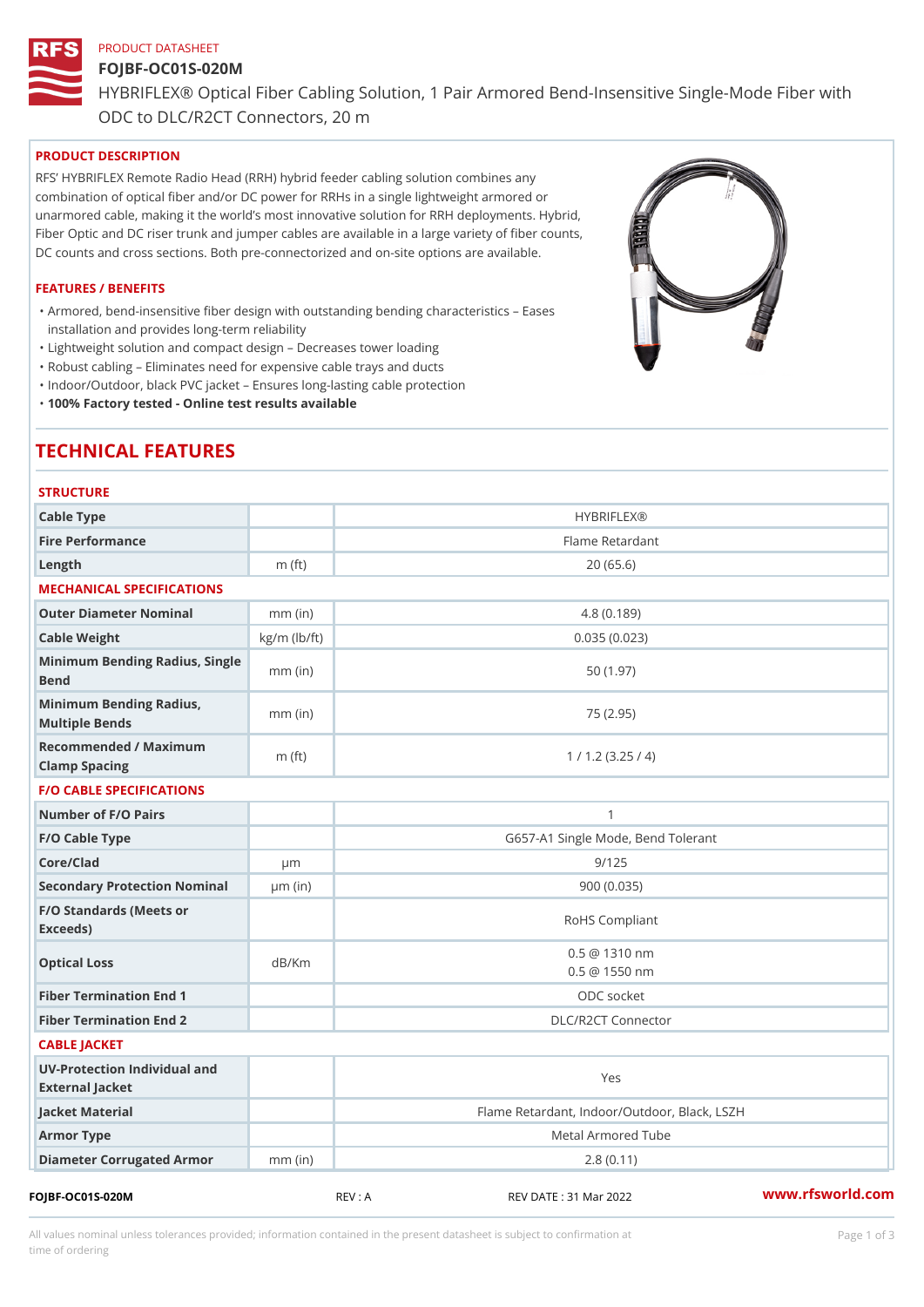# PRODUCT DATASHEET

# FOJBF-OC01S-020M

HYBRIFLEX® Optical Fiber Cabling Solution, 1 Pair Armored Bend-Inse ODC to DLC/R2CT Connectors, 20 m

#### TESTING AND ENVIRONMENTAL

| Storage Temperature              | $^{\circ}$ C ( $^{\circ}$ F $\vert$ | $-40$ to $70$ ( $-40$ to $158$ ) |
|----------------------------------|-------------------------------------|----------------------------------|
| Operation Temperature            | $^{\circ}$ C ( $^{\circ}$ F $\vert$ | $-40$ to 65 ( $-40$ to 149)      |
| Installation Temperature °C (°F) |                                     | $-20$ to 65 ( $-4$ to 149)       |

## EXTERNAL DOCUMENT LINKS

Installation Guidelwinessad On-line Factory Te[s](https://www.rfsworld.com/pictures/userfiles/programs/AAST Latest Version.zip)teResults:

# NOTES

Optimized for Nokia RRH

### ADDITIONAL ASSEMBLIES - ODC TO DLC

| Length, m | Model Number                   |
|-----------|--------------------------------|
| 1         | $HA - FOJBF - OL - 01SM - 1$   |
| -3        | $HA - FOJBF - OL - 01SM - 3$   |
| 5         | $HA - FOJBF - OL - 01SM - 5$   |
| 10        | $HA - FOJBF - O L - 01SM - 10$ |
| 20        | $HA-FOJBF-OL-01SM-20$          |

#### ADDITIONAL ASSEMBLIES - ODC TO DLC/NB ADDITIONAL ASSEMBLIES - ODC TO DLC/R2CT

| Length, rn | Model Number       |
|------------|--------------------|
| -3         | $FOJBF-OBO1S-OO3M$ |
| -5         | $FOJBF-OBO1S-OO5M$ |

# ADDITIONAL ASSEMBLIES - ODC TO DLC/FULLAXS

| Length, m | Model Number                  |
|-----------|-------------------------------|
|           | $HA - FOJBF - OA - 01SM - 1$  |
| 3         | $HA - FOJBF - OA - 01SM - B$  |
| 5         | $HA - FOJBF - OA - 01SM - 5$  |
| 10        | $HA - FOJBF - OA - 01SM - 10$ |
| 20        | $HA - FOJBF - OA - 01SM - 20$ |
| 30        | HA-FOJBF-OA-01SM-30           |

| Length, m | Model Number       |
|-----------|--------------------|
| -3        | $FOJBF-OCO1S-OO3M$ |
| 5         | $FOJBF-OCO1S-OO5M$ |
| 10        | $FOJBF-OCO1S-010M$ |
| 20        | $FOJBF-OCO1S-020M$ |

#### ADDITIONAL ASSEMBLIES - ODC TO DLC/AOPC ADDITIONAL ASSEMBLIES - ODC TO DLC/AOPA

| Length, m | Model Number        |
|-----------|---------------------|
|           | $FOJBF-OPAO1S-003M$ |
| 5         | $FOJBF-OPAO1S-005M$ |

| Length, m | Model Number       |
|-----------|--------------------|
| 3         | $FOJBF-ONO1S-003M$ |
| -5        | $FOJBF-ONO1S-OO5M$ |
| 10        | $FOJBF-ON01S-010M$ |
| 20        | $FOJBF-ONO1S-020M$ |

FOJBF-OC01S-020M REV : A REV DATE : 31 Mar 2022 [www.](https://www.rfsworld.com)rfsworld.com

All values nominal unless tolerances provided; information contained in the present datasheet is subject to Pcapgelio an atio time of ordering